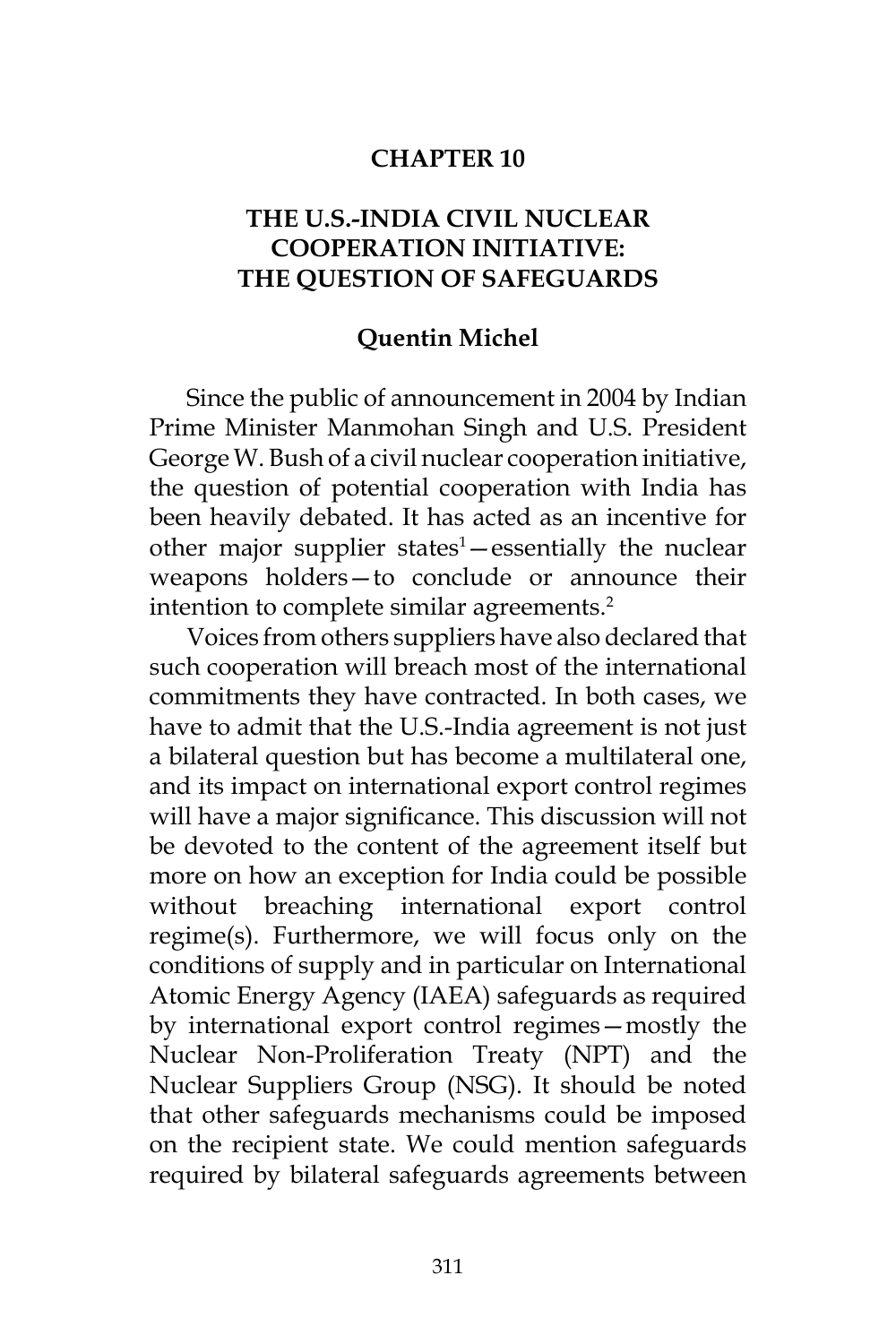suppliers and end users similar to the one offered by U.S. authorities in the early 1950s in the implementation of the Atoms for Peace plan. Secondly, there is the possibility that the IAEA could assume safeguards implementation on behalf of a bilateral agreement as defined by Article 12 of IAEA statutes. Finally, we have several potential bilateral fallback agreements in case of breach of the initial IAEA safeguards agreement.<sup>3</sup>

# **NPT Conditions of Supply for Nuclear Items.**

The conditions of supply of nuclear items to non-NPT states are established by Article III.2 which states that: "Each State Party to the Treaty undertakes **not to provide**: (a) source or special fissionable material, or (b) equipment or material especially designed or prepared for the processing, use or production of special fissionable material, to any non-nuclearweapon State for peaceful purposes, **unless** the source or special fissionable material **shall be subject to the safeguards required by this article**."

Since the entry into force of the NPT, states have always argued on the category of safeguards to request of the recipient state before transferring the items. If it was clear from the reading of Article III.1 that it should be organised within the framework of the IAEA safeguard system, the content, and in particular its field of implementation, was not clearly defined, so for a majority of nuclear supplier states, safeguards requirements should only apply to transferred nuclear material and to nuclear material used by the transferred nuclear items (equipment or technology). Such safeguard requirements were in the line of the guidelines of the Zangger Committee, which was considered by a majority of NPT states as their informal interpretation body.4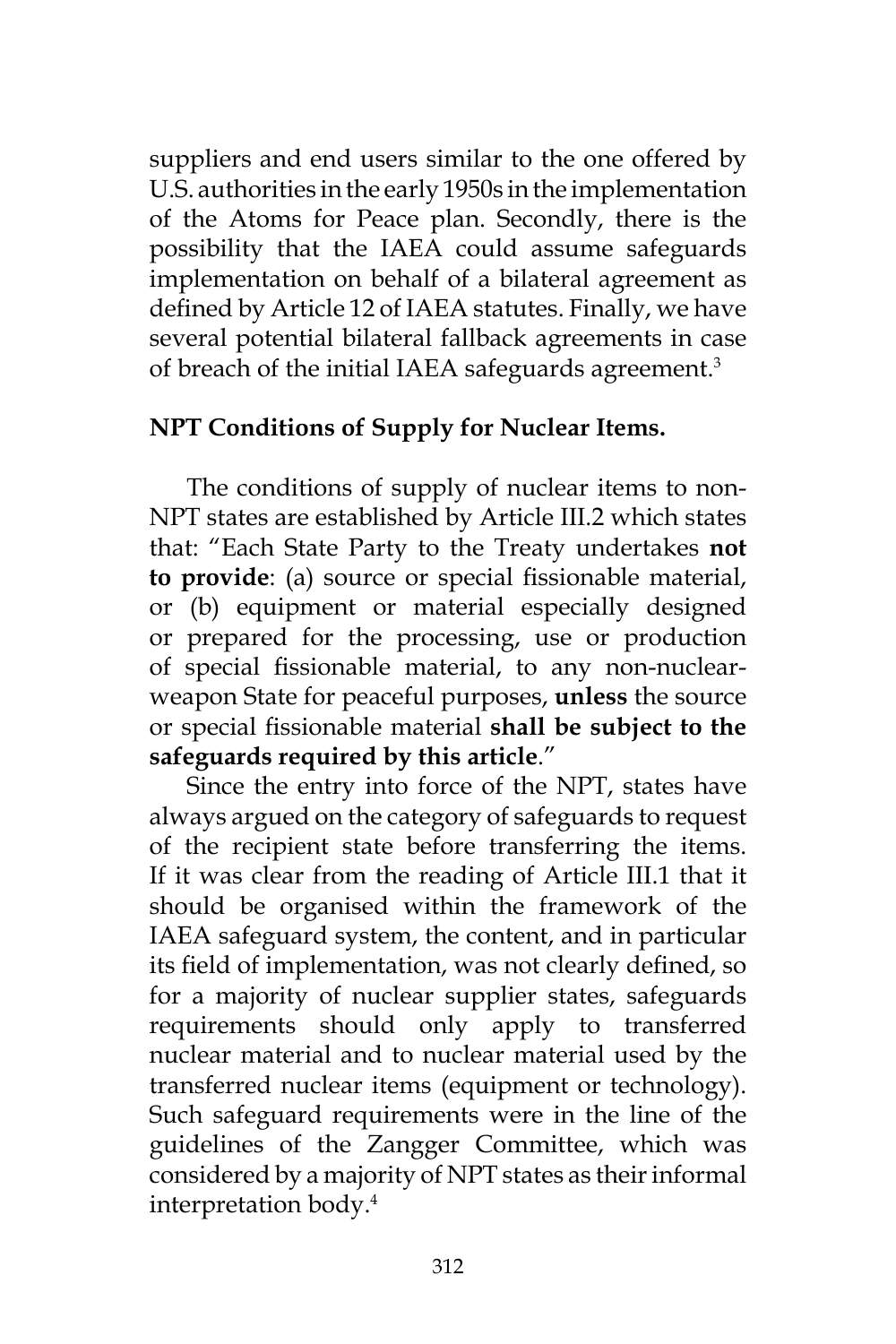Nevertheless, this approach was rather anachronistic considering that safeguards required from non-NPT state parties were less comprehensive than the one required from states that were parties to the NPT. The NPT ratification required that a non-nuclear-weapons state conclude with the IAEA a full scope safeguards agreement, which would apply to all its nuclear material use in all its peaceful activities and not only to the nuclear items transferred.<sup>5</sup> This safeguards system is also known as the Comprehensive Safeguards Agreement (CSA).

This discriminatory approach has had a counterproductive effect due to the fact that it granted indirectly a privileged treatment to non-NPT states by conceding them less severe verification requirements.

So in 1995, the NPT Review Conference has reviewed this interpretation of Article III.2 to align it to safeguards applied to NPT non-nuclear-weapon states. In the document *Principles and objectives for nuclear nonproliferation and disarmament*, it is affirmed that

New supply arrangements for the transfer of source or special fissionable material or equipment or equipment or material especially designed or prepared for the processing, use or production of special fissionable material to non-nuclear-weapon States should require, as a necessary precondition, acceptance of the Agency's full-scope safeguards and internationally legally binding commitments not to acquire nuclear weapons or other nuclear explosive devices.<sup>6</sup>

Therefore, with this interpretation of Article III.2, transfers of nuclear material and equipment to a non-NPT state party like India will be ruled by a CSA agreement into force before the transfer could take place. So if before 1995, transfers to India could have occurred with a dedicated safeguards mechanism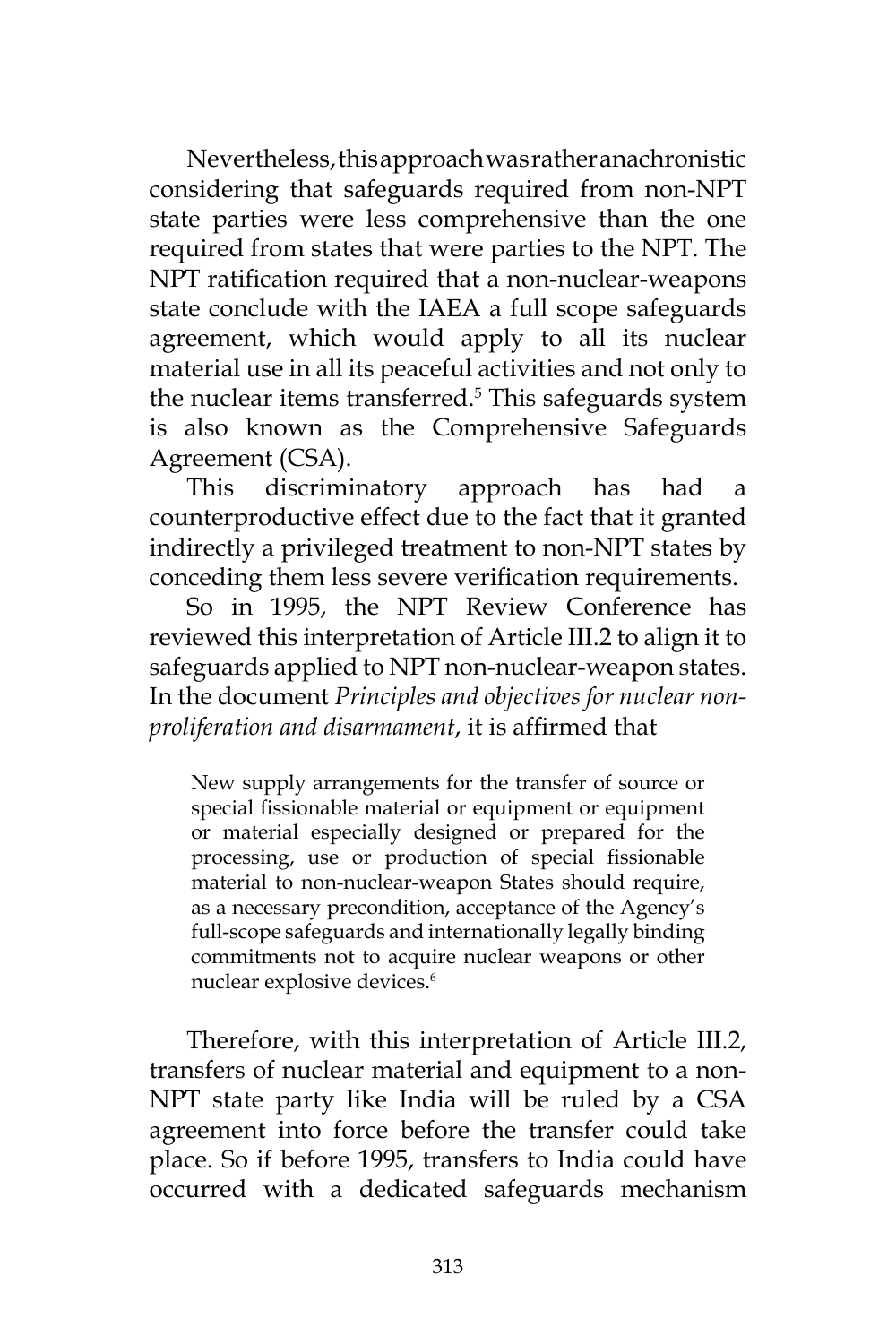defined by INFCIRC/66, presently a transfer to India could only be possible if India concludes a CSA agreement with the IAEA. Considering the U.S.-India Civil Nuclear Cooperation Initiative, a CSA agreement as defined by the INFCIR/153 could not be possible due to the fact that Indian nuclear activities submitted to IAEA safeguards will be defined in a list of civilian facilities established by the Indian authorities. Such a mechanism appears to be similar to the voluntary safeguards agreement taken by an NPT nuclear weapons state where the list of peaceful facilities submitted to IAEA safeguards is provided by the state.7 The objective to submit nuclear-weapons states to a verification mechanism is more to avoid the risk of unfair competition and balancing the administrative and commercial burden that non-nuclear-weapons states have to face rather than to control the risk of diversion of peaceful nuclear facilities. Therefore, such a voluntary mechanism could not be applied to India unless it were to consist of informally granting the status of an NPT nuclear weapons state. In this regard, the provision of Article IX of the NPT leaves no room for interpretation: only states which have manufactured and detonated a nuclear weapon prior to January 1, 1967, can hold such a status.

To conclude, the implementation of the U.S.- India Civil Nuclear Cooperation Initiative will not be possible without breaching safeguards requirements established by Article III.2 of the NPT as highlighted by NPT review conferences and the Zangger Committee.

# **Nuclear Suppliers Group Conditions of Supply for Nuclear Items.**

The most important informal instrument regarding the control of nuclear trade is the Nuclear Suppliers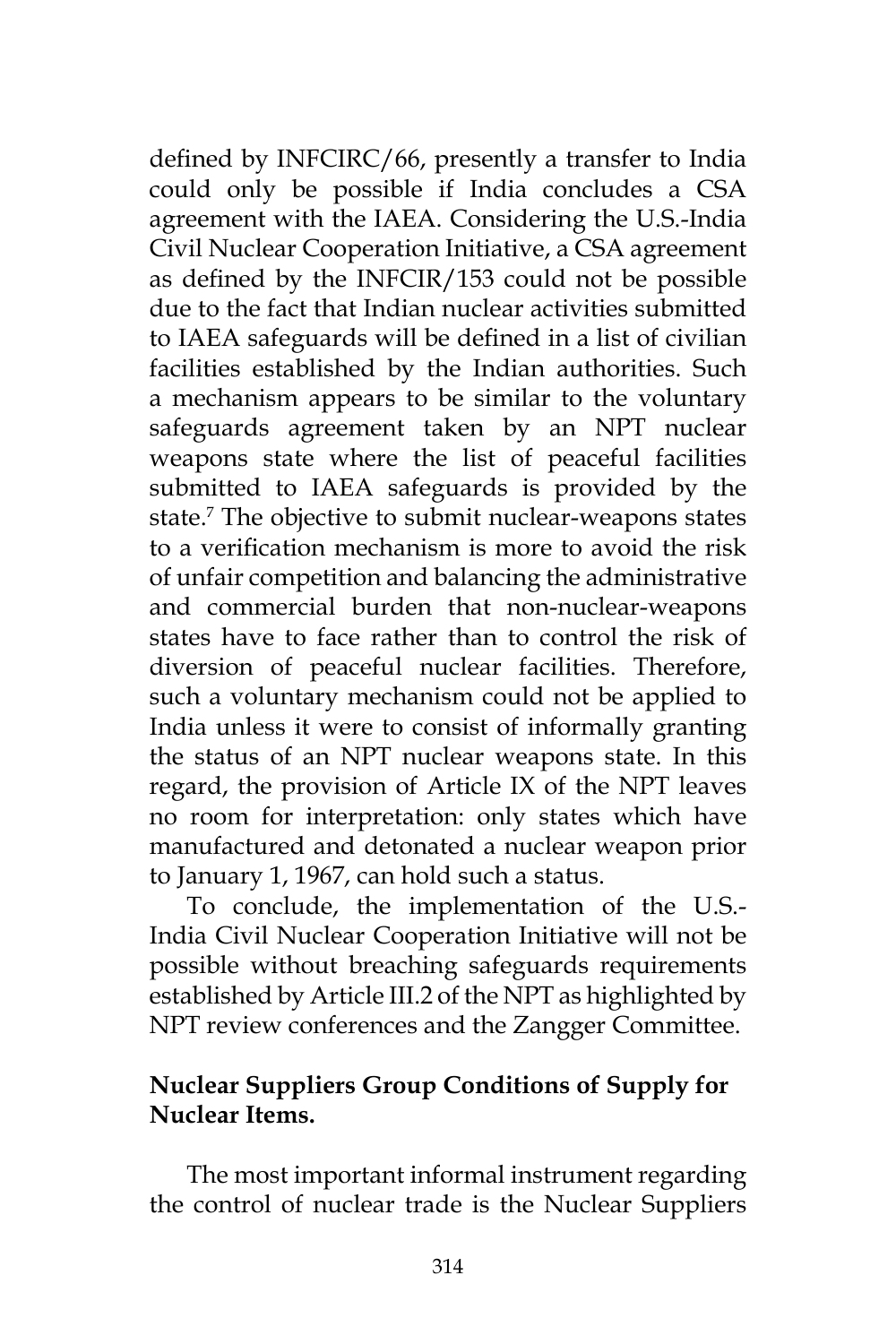Group (NSG).<sup>8</sup> Contrary to the Zangger Committee, the NSG is not informally linked to the NPT. The NSG does not establish an international nuclear export control regime, its main objective is in the definition of a common understanding of export control principles that each participating state will introduce in its national export control regime.

The NSG has adopted two groups of guidelines. The first set of guidelines (the trigger list) $9$  governs the export of items that are especially designed or prepared for nuclear use, and the second governs the export of nuclear-related dual-use items and technologies, that is, items that can make a major contribution to an unsafeguarded nuclear fuel cycle or nuclear explosive activity, but which also have non-nuclear uses, in the chemical industry for instance.10 Concerning potential transfers to India as defined by the U.S.-India Civil Nuclear Cooperation Initiative, only the NSG guidelines governing the transfer of nuclear items (the trigger list) will apply.

In conformity with paragraph 4 of the NSG trigger list guidelines, the supplier state should, before granting the export authorization, verify if the state end-user fulfils the different export conditions defined by the NSG guidelines. One of the main conditions of supply concerns the obligation of the end-user to have brought into force a CSA agreement with the IAEA requiring the application of safeguards on all sources and special fissionable material in its current and future peaceful activities.<sup>11</sup> It should also be noted that if the NSG considers "that the provisions of the IAEA model Additional Protocol<sup>12</sup> will strengthen the nuclear safeguards regime and facilitate the exchange of nuclear and nuclear related material in peaceful nuclear cooperation,"13 it does not require it yet as a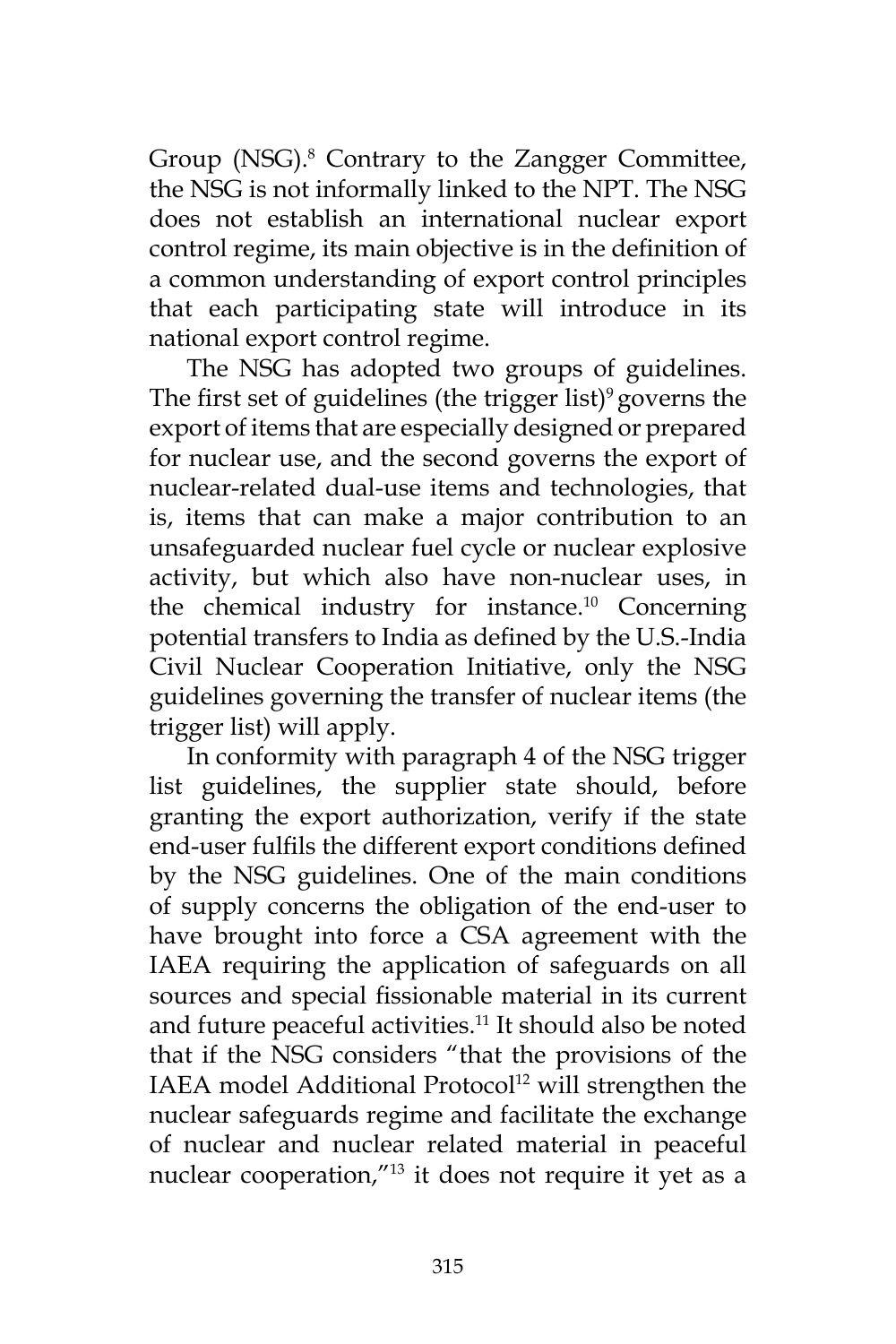condition of supply. Although this question has been analyzed systematically by the subsequent plenary meetings, no consensus has been obtained between participating states. To resolve this ever-lasting discussion, an approach to bring about the potential entry into force of such a condition of supply has been proposed to the participating states, but the necessary consensus has not yet been reached.

The NSG trigger list Guidelines establish two exceptions to its CSA requirement for transfers of nuclear items to a non-nuclear-weapon state. The first is a classical "Grandfather" clause,<sup>14</sup> which authorizes NSG supplier states not to require a CSA to agreements or contracts drawn up before their date of adherence. The second is the so-called "safety clause," which authorizes NSG supplier states to transfer nuclear trigger list items to a non-nuclear-weapon state only in exceptional cases and if they are deemed essential for the safe operation of existing facilities and if dedicated safeguards are applied to those facilities. Moreover, before granting such authorization, suppliers should inform and, if appropriate, consult with the other NSG participating states in the event that they intend to authorize or to deny such transfers.

This exception has been used only twice by Russia to supply fissile material for a nuclear power plant to India in 2000 and 2006. For the first Russian fuel shipment to India, most of NSG members states expressed concern that such an exception could only be used when the assistance by an NSG member state is essential to prevent or correct an imminent radiological hazard that poses a significant danger to public health and safety. Such conditions were, for them, obviously not met in the export of Russian fuel to India. Therefore, a process was initiated to strengthen and obtain a commonly-agreed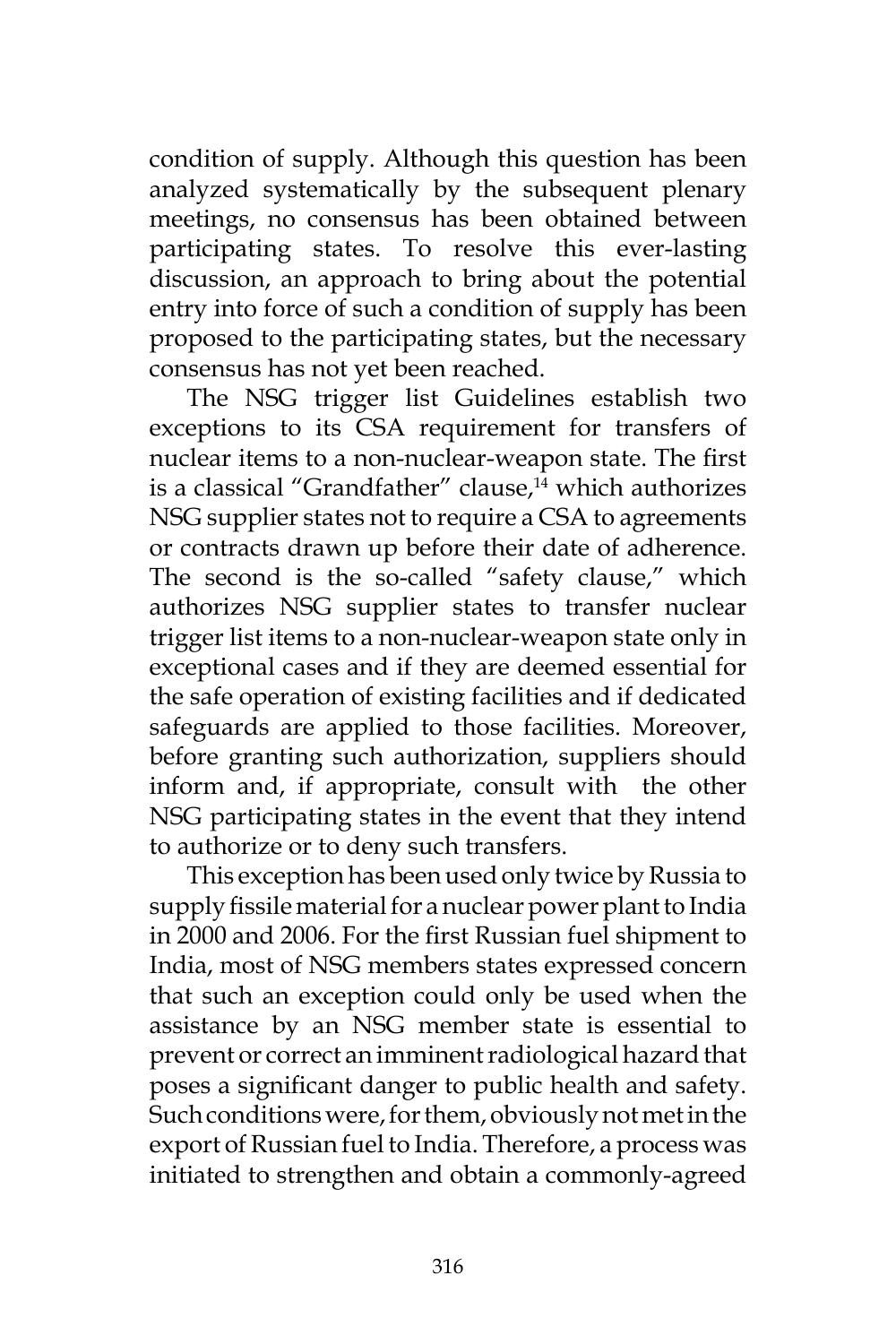interpretation of the safety clause and in particular on the terms "exceptional cases." However, the NSG did not succeed in adopting a common interpretation. In 2006, when Russia announced its intention to again use the safety clause to export nuclear fuel to India, NSG member states appeared less concerned by the transfer. This rather consensual reaction could only be explained by the new NSG-India relationship initiated by the U.S.-India Civil Nuclear Cooperation Initiative and other similar declarations made by other nuclear weapons states.

Nevertheless, paragraph 4 of the NSG trigger list guidelines and, therefore the CSA condition, does not apply to transfer of nuclear items to nuclearweapon states. The guidelines did not contain specific provisions on the category of guidelines to be required by the supplier when it intends to export trigger items to a nuclear-weapon state. Consequently, it is up to the supplier state to define the safeguards requirements it intends to impose on the recipient. For transfers to NPT nuclear weapons states, the situation is rather simple so long as all of them have signed a voluntary safeguards agreement with the IAEA including specific provisions implementing the additional protocol.

Considering that NSG Guidelines for Nuclear Transfers contain no reference to the NPT15 and, therefore, no reference to the NPT definition of a nuclear-weapons state, how does the NSG define a nuclear-weapons state? In other words, could it be possible that the NSG definition of a nuclear-weapons state will be broader than that of the NPT?

The absence of any reference to the NPT in the NSG guidelines is mostly due to historical reasons. In 1978, when the NSG was created, France was not a NPT member and set as a condition of its adherence to the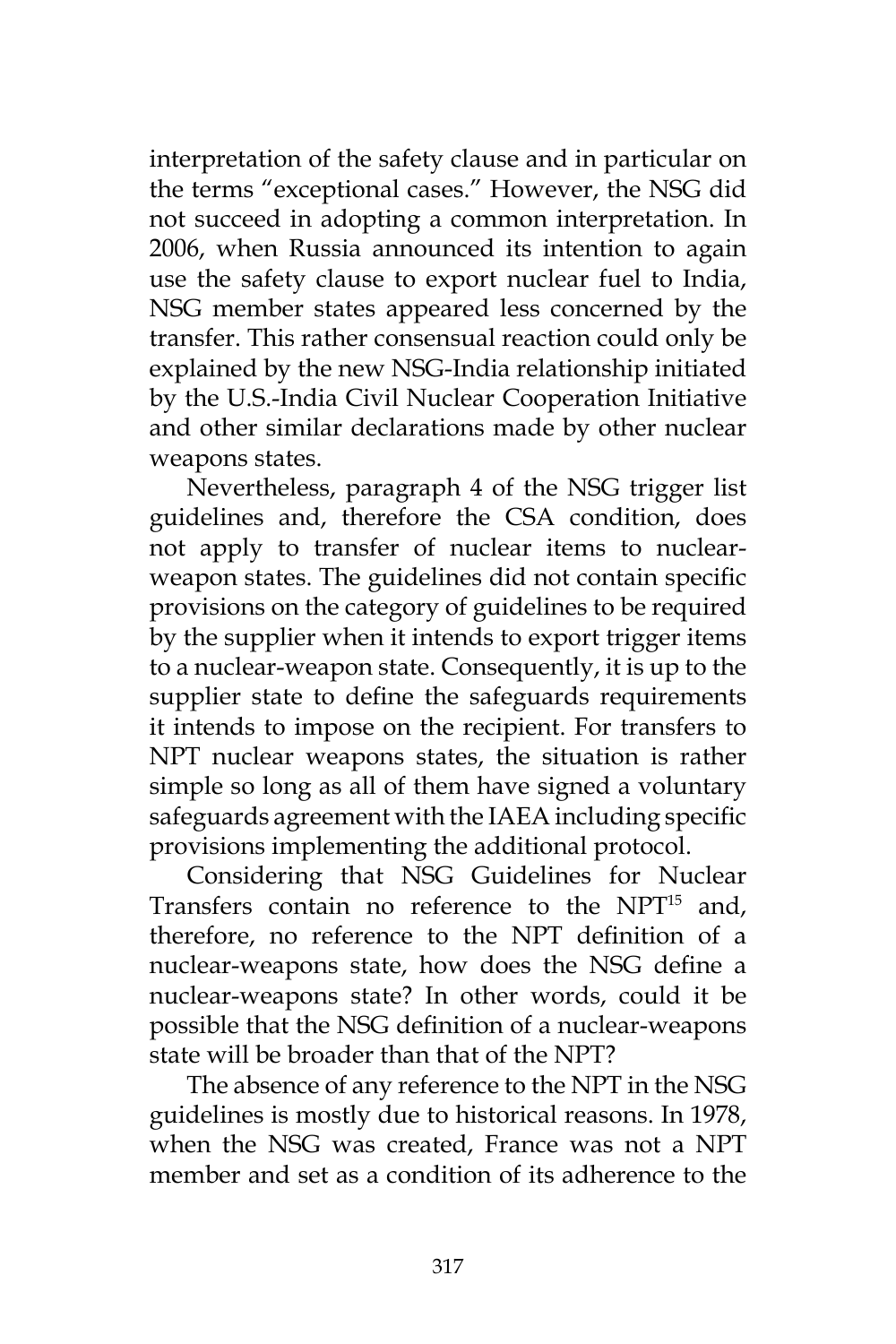NSG that its guidelines contain no explicit reference to the NPT. Nevertheless, the lack of reference to the NPT has not been completed by a definition of non-nuclear and nuclear-weapons states in the guidelines. Moreover, nothing in the guidelines prohibited NSG participating states from adopting a definition of a nuclear-weapons state that could include India, Pakistan, or Israel. If we approve this assumption, what will be the safeguards required by the supplier to transfer nuclear items to a nuclear-weapons state? As in the case of the NPT nuclear-weapons states, the safeguards requirement will be defined on a national basis by the authorities of the supplier state. Nevertheless, if nuclear transfers to non-NPT nuclear-weapons states could in theory be envisaged, the current practice of the NSG does not work with such an interpretation. Most of the NSG participating states export authorization denials concern non-NPT nuclear-weapons states.

Finally, all NSG participating states are presently parties to the NPT, and nuclear transfers to non-NPT nuclear-weapons states like India could not be authorized, considering the different commitments they have taken with their NPT ratification.

## **Conclusion.**

Considering the safeguards condition of supply of the two main formal and informal international nuclear export control instruments, we do not see how the U.S.-India Civil Nuclear Cooperation Initiative will be implemented by the supplier state without breaching their safeguards commitments. Even if the cooperation is submitted to the entry into force of an India-specific safeguards agreement negotiated with the IAEA that will control all civilian nuclear facilities in perpetuity,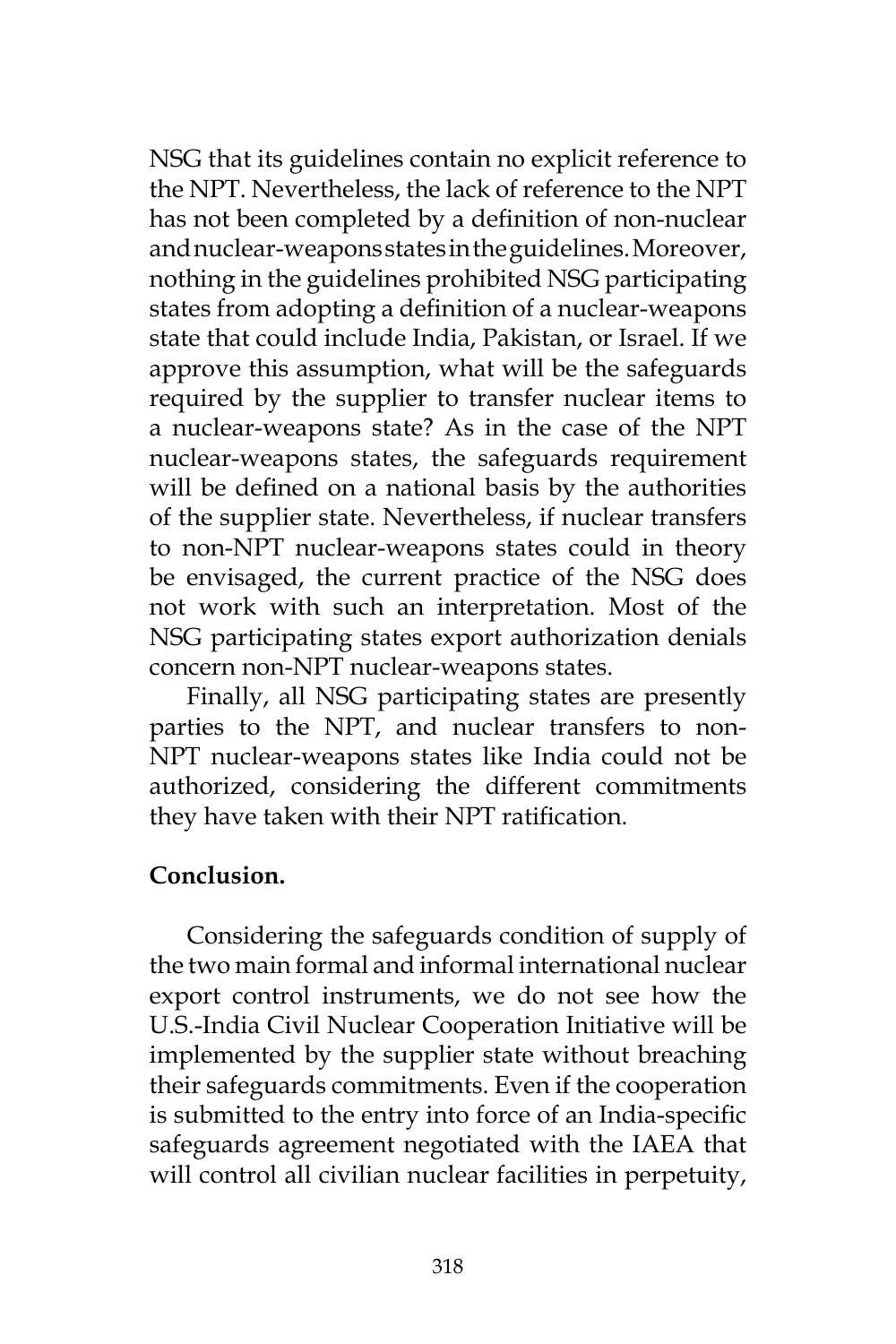it does appear that such a specific agreement will never conform to the CSA required by both international export control regimes. The Indian commitment to adhere to and sign an additional protocol does not change the situation because, once more, it will concern only Indian civilian facilities as listed by India.

It should be recalled that if the NSG could in the medium term, by its absence of reference in its guidelines to the NPT, adopt an exception to allow nuclear transfer to India, its participating states will find it difficult to individually implement such exceptions due to their legally binding NPT commitment.

It remains to be seen if nuclear supplier states are ready to embark in this new nuclear nonproliferation approach initiated by the U.S.-India agreement based on the political cooperation strengthening between suppliers, even if it will induce the infringement of their NPT commitment.

## **ENDNOTES - CHAPTER 10**

1. British Prime Minister Tony Blair warmly welcomes the U.S.-India nuclear deal, available from *www.number-10.gov.uk/ output/Page9124.asp*. French President Jacques Chirac and Indian Prime Minister Singh made a common declaration on a potential nuclear peaceful agreement in February 2006, available from *www. diplomatie.gouv.fr/actu/bulletin.asp?liste=20060220.html#Chapitre9*; in November 2006, China and India signed a civilian nuclear cooperation deal. In January 2007, Russian President Vladimir Putin signed an agreement with New Delhi to reinforce Russia's nuclear peaceful cooperation with India, available from *www.washingtonpost.com/wp-dyn/content/article/2007/01/25/ AR2007012500182.html*.

2. Australian Prime Minister John Howard has recently joined the group by expressing Australia's willingness to sell uranium to India provided New Delhi adheres to strict safeguards, available from *www.khaleejtimes.com/DisplayArticleNew.*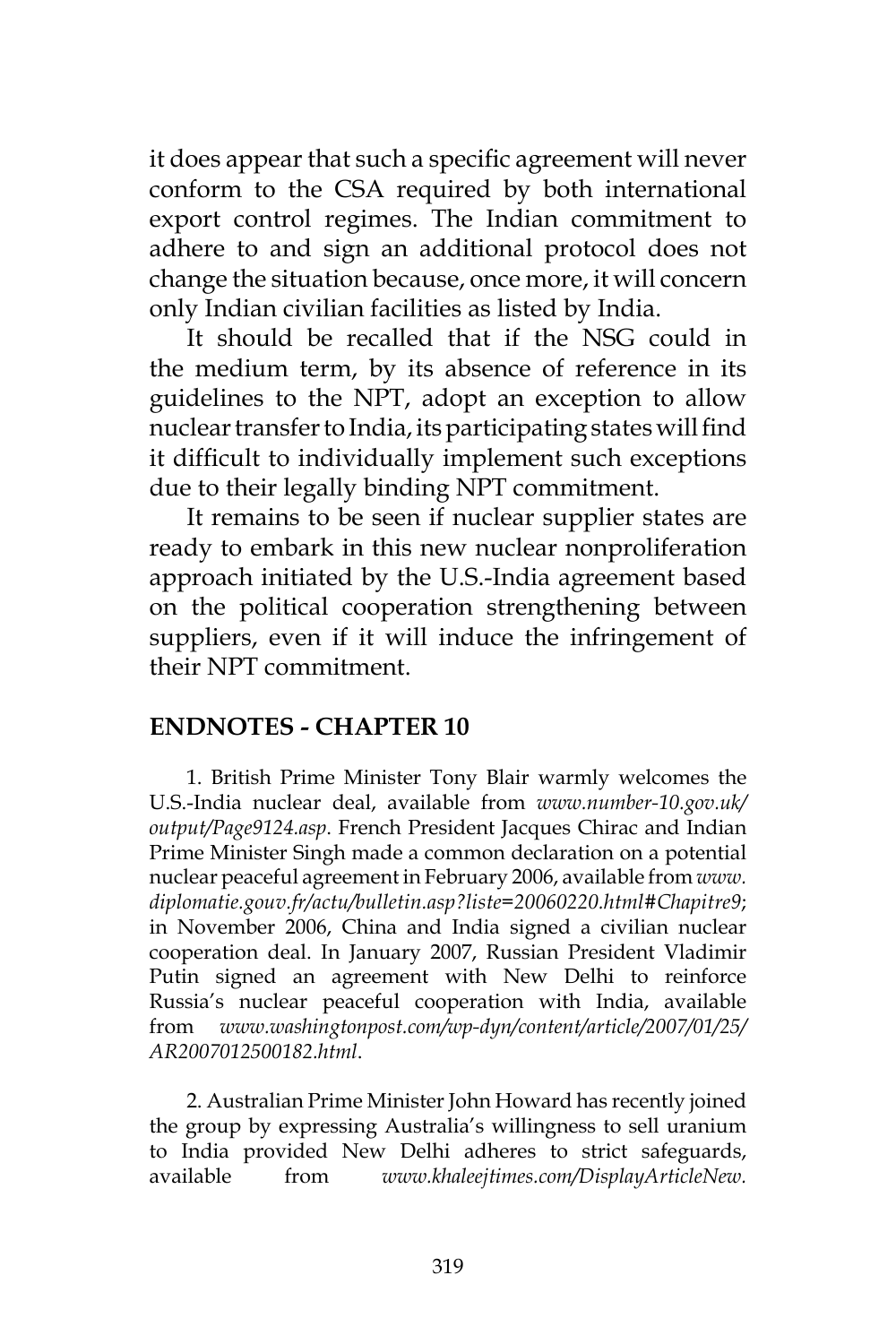*asp?xfile=data/subcontinent/2007/April/subcontinent\_April100. xml&section=subcontinent&col=*.

3. See for example the new formulation of Articles 4 (a) and 16 of the INFCIRC/254.Rev.8 Part.1, available from *www.iaea.org*.

4. At the first Review Conference of the NPT in 1975, a brief paragraph in the final document mentioned the work of the Zangger Committee by referencing the IAEA document publishing its guidelines. This paragraph stated:

With regard to the implementation of article III, paragraph 2 of the Treaty, the Conference notes that a number of States suppliers of material or equipment have adopted certain minimum, standard requirements for IAEA safeguards in connection with their exports of certain such items to non-nuclear-weapon States not party to the Treaty (IAEA document INFCIRC/209/ Rev.2). The Conference attaches particular importance to the condition established by those States, of an undertaking of non-diversion to nuclear weapons or other nuclear explosive devices, as included in the said requirements.

5. A model of such safeguards agreement has been established by IAEA under the reference INFCIRC/153.

6. Paragraph 12 of Decision 2 (NPT/CONF.1995/32(Part I) Annex).

7. See for the United States, United Kingdom, France, China, and Russia, respectively, INFCIRC 288, INFCIRC 263, INFCIRC 290, INFCIRC 369, and INFCIRC327.

8. Participating NSG States are Argentina, Australia, Austria, Belarus, Belgium, Brazil, Bulgaria, Canada, China, Cyprus, Czech Republic, Denmark, Estonia, Finland, France, Germany, Greece, Hungary, Ireland, Italy, Japan, the Republic of Korea, Latvia, Lithuania, Luxembourg, Malta, Netherlands, New Zealand, Norway, Poland, Portugal, Romania, the Russian Federation, Slovakia, Slovenia, South Africa, Spain, Sweden, Switzerland, Turkey, Ukraine, the United Kingdom, and the United States*.*